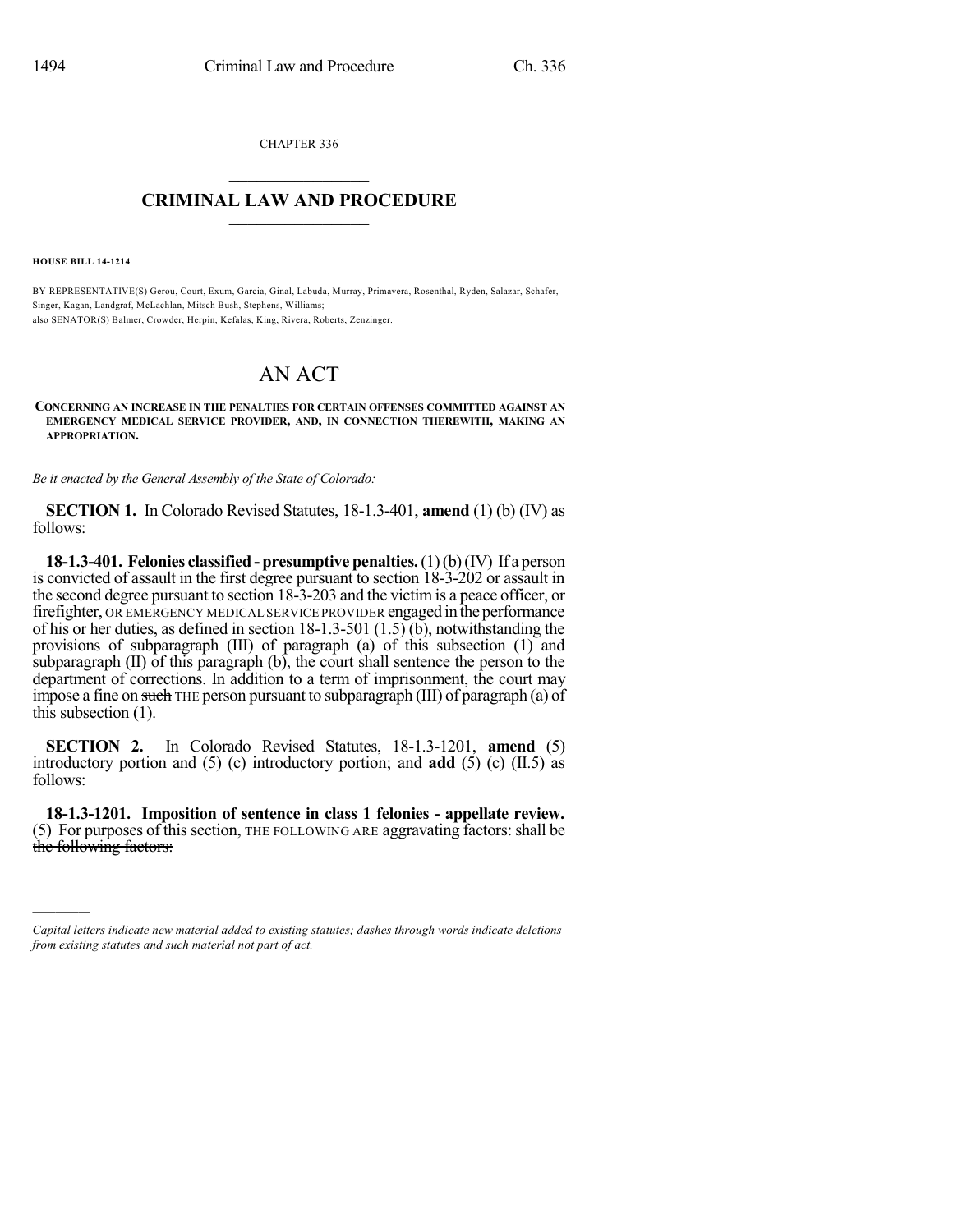(c) The defendant intentionally killed any of the following persons while such THE person was engaged in the course of the performance of such THE person's official duties, and the defendant knew or reasonably should have known that such THE victim was such a person engaged in the performance of such THE person's official duties, or the victim was intentionally killed in retaliation for the performance of the victim's official duties:

(II.5) AN EMERGENCY MEDICAL SERVICE PROVIDER, AS DEFINED IN SECTION 18-3-201 (1); OR

**SECTION 3.** In Colorado Revised Statutes, **amend** 18-3-107 as follows:

**18-3-107. First degree murder of a peace officer, firefighter, or emergency medical service provider - legislative declaration.** (1) A person who commits murder in the first degree, as defined in section 18-3-102, and the victim is a peace officer, or firefighter, OR EMERGENCY MEDICAL SERVICE PROVIDER, engaged in the performance of his or her duties, commits the felony crime of first degree murder of a peace officer, or firefighter, OR EMERGENCY MEDICAL SERVICE PROVIDER.

(2) As used in this section, "peace officer,  $\sigma$ r firefighter, OR EMERGENCY MEDICAL SERVICE PROVIDER engaged in the performance of his or her duties" means a peace officer as described in section 16-2.5-101, C.R.S., or a firefighter, as defined in section 18-3-201  $(1.5)$ , OR AN EMERGENCY MEDICAL SERVICE PROVIDER, AS DEFINED IN SECTION 18-3-201(1), who is engaged or acting in, or who is presentfor the purpose of engaging or acting in, the performance of any duty, service, or function imposed, authorized, required, or permitted by law to be performed by a peace officer, or firefighter, OR EMERGENCY MEDICAL SERVICE PROVIDER, whether or not the peace officer, or firefighter, OR EMERGENCY MEDICAL SERVICE PROVIDER is within the territorial limits of his or her jurisdiction, if the peace officer,  $\sigma$ firefighter, OR EMERGENCY MEDICAL SERVICE PROVIDER is in uniform or the person committing an assault upon or offense against or otherwise acting toward such THE peace officer, or firefighter, OR EMERGENCY MEDICAL SERVICE PROVIDER knows or reasonably should know that the victim is a peace officer, or firefighter, or EMERGENCY MEDICAL SERVICE PROVIDER.

(3) A person convicted of first degree murder of a peace officer,  $\sigma$  firefighter, OR EMERGENCY MEDICAL SERVICE PROVIDER shall be punished by life imprisonment without the possibility of parole for the rest of his or her natural life, unless a proceeding held to determine sentence according to the procedure set forth in section 18-1.3-1201, 18-1.3-1302, or 18-1.4-102 results in a verdict that requires imposition of the death penalty, in which event such THE person shall be sentenced to death. Nothing in this subsection  $(3)$  shall be IS construed as limiting the power of the governor to grant reprieves, commutations, and pardons pursuant to section 7 of article IV of the Colorado constitution.

(4) In the event the death penalty as provided for in this section is held to be unconstitutional bytheColorado supreme court orthe United Statessupreme court, a person convicted of first degree murder of a peace officer, or firefighter, OR EMERGENCY MEDICAL SERVICE PROVIDER under subsection  $(1)$  of this section shall be punished by life imprisonment without the possibility of parole. In such circumstance, the court which previously sentenced a person to death shall cause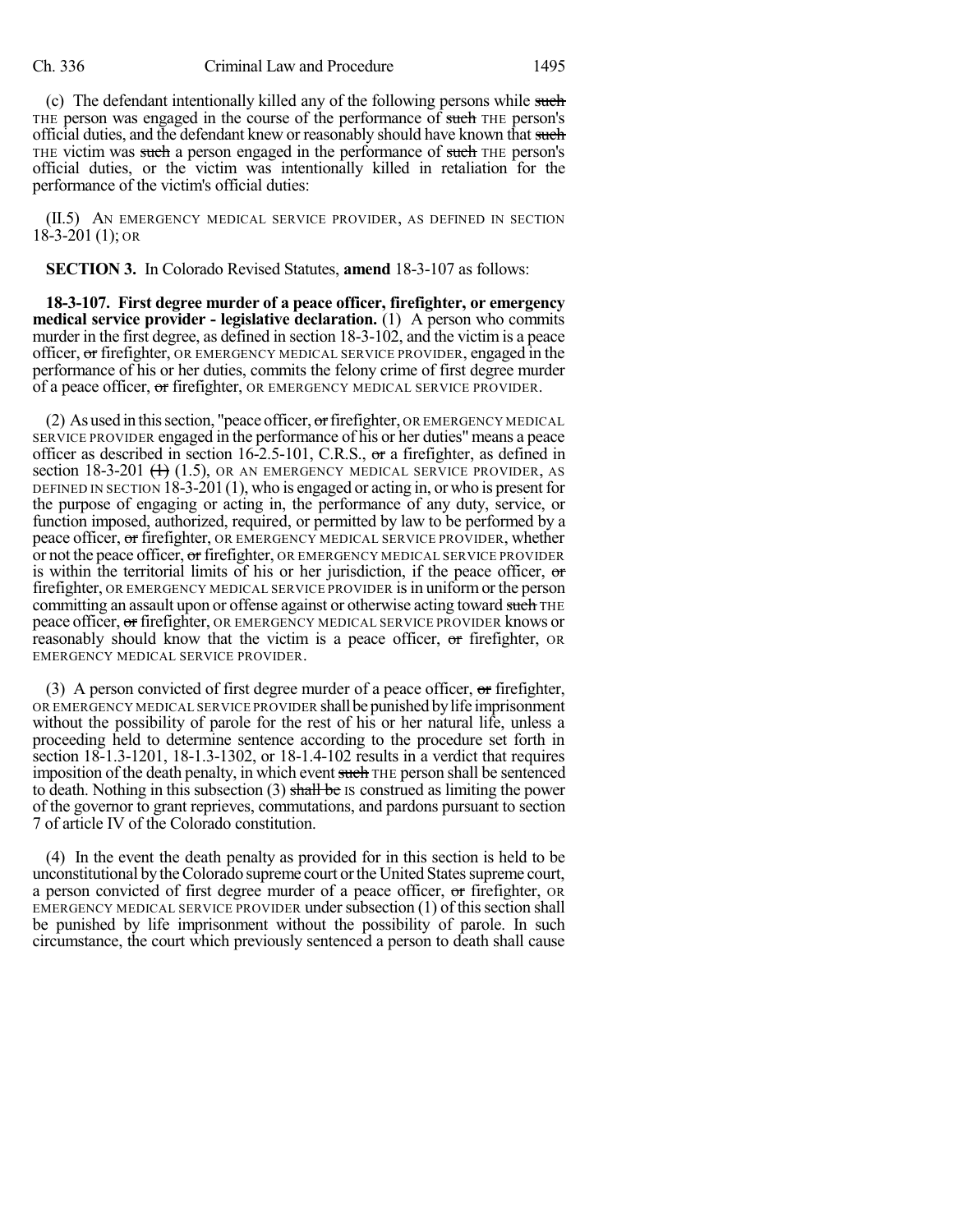such THE person to be brought before the court, and the court shall sentence such THE person to life imprisonment without the possibility of parole.

(5) The general assembly recognizes that protection of peace officers, and firefighters, AND EMERGENCY MEDICAL SERVICE PROVIDERS from crime is a major concern of our state because society depends on peace officers, and firefighters, AND EMERGENCY MEDICAL SERVICE PROVIDERS for protection against crime and other dangers and because peace officers, and firefighters, AND EMERGENCY MEDICAL SERVICE PROVIDERS are disproportionately damaged by crime because their duty to protect society often places them in dangerous circumstances. Society as a whole benefits from affording special protection to peace officers, and firefighters, AND EMERGENCY MEDICAL SERVICE PROVIDERS because such THE protection deters crimes against them and allows them to better serve and protect our state. The general assembly therefore finds that the penalties for first degree murder of a peace officer, or firefighter, OR EMERGENCY MEDICAL SERVICE PROVIDER should be more severe than the penalty for first degree murder of other members of society.

**SECTION 4.** In Colorado Revised Statutes, **amend** 18-3-201 as follows:

**18-3-201. Definitions.** As used in sections 18-3-201 to 18-3-203, unless the context otherwise requires:

(1) "EMERGENCY MEDICAL SERVICE PROVIDER" HAS THE SAME MEANING AS SET FORTH IN SECTION 25-3.5-103 (8), C.R.S. THE TERM REFERS TO BOTH PAID AND VOLUNTEER EMERGENCY MEDICAL SERVICE PROVIDERS.

 $(1)$  (1.5) "Firefighter" means an officer or member of a fire department or fire protection or fire-fighting agency of the state, or any municipal or quasi-municipal corporation in this state, whether that person is a volunteer or receives compensation for services rendered as such firefighter.

(2) "Peace officer, or firefighter, OR EMERGENCY MEDICAL SERVICE PROVIDER engaged in the performance of his or her duties"means a peace officer, as described in section  $16$ -2.5-101, C.R.S., or A firefighter, OR AN EMERGENCY MEDICAL SERVICE PROVIDER, who is engaged or acting in, or who is present for the purpose of engaging or acting in, the performance of any duty, service, or function imposed, authorized, required, or permitted by law to be performed by a peace officer,  $\sigma$ firefighter, OR EMERGENCY MEDICAL SERVICE PROVIDER, whether or not the peace officer, or firefighter, OR EMERGENCY MEDICAL SERVICE PROVIDER is within the territorial limits of his or her jurisdiction, if the peace officer, or firefighter, OR EMERGENCY MEDICAL SERVICE PROVIDER is in uniform or the person committing an assault upon or offense against or otherwise acting toward such THE peace officer, or firefighter, OR EMERGENCY MEDICAL SERVICE PROVIDER knows or reasonably should know that the victim is a peace officer, or firefighter, OR EMERGENCY MEDICAL SERVICE PROVIDER. For the purposes of this subsection (2) and this part 2, the term "peace officer" shall include INCLUDES county enforcement personnel designated pursuant to section 29-7-101 (3), C.R.S.

**SECTION 5.** In Colorado Revised Statutes, 18-3-202, **amend** (1)(e) as follows: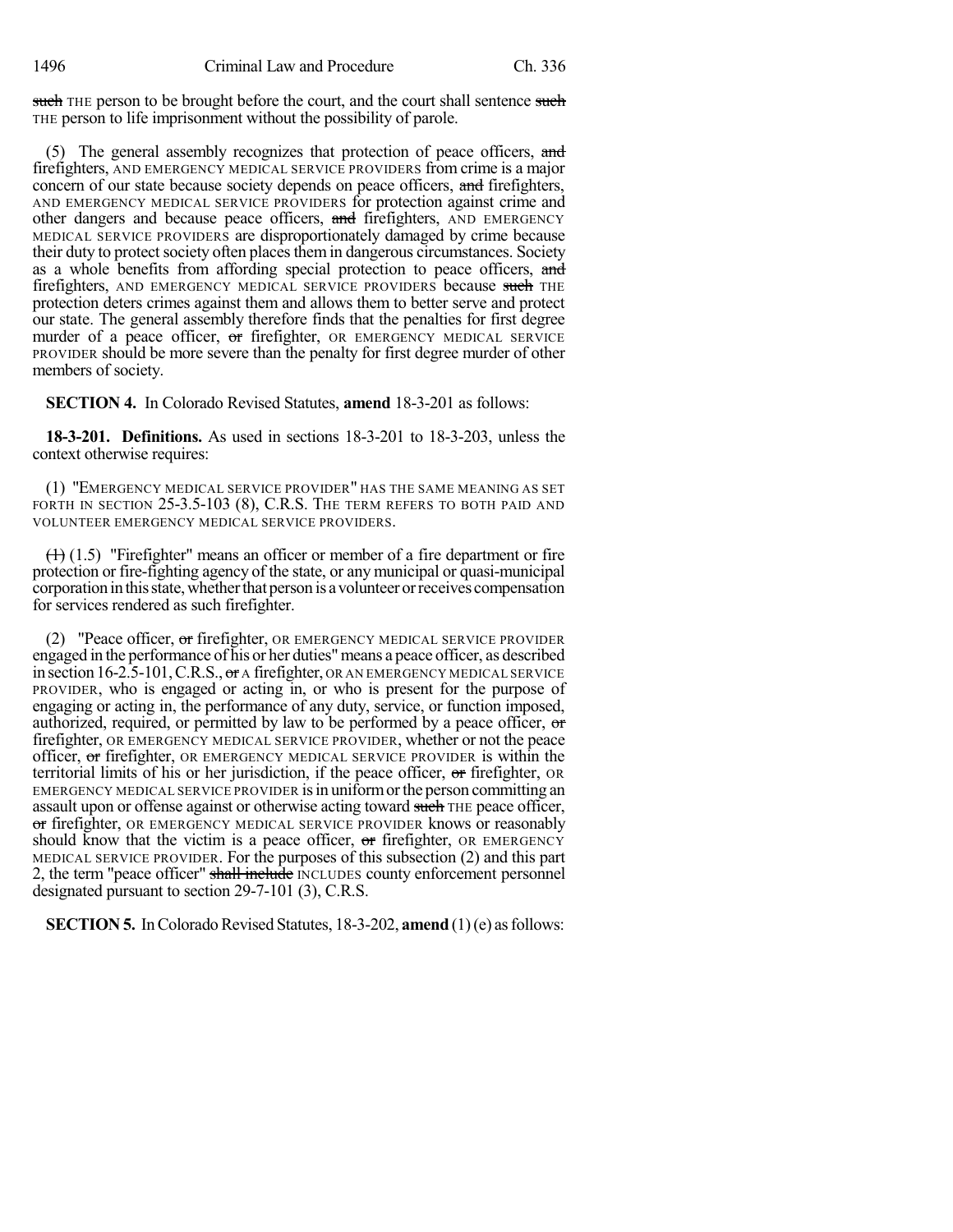**18-3-202.** Assault in the first degree. (1) A person commits the crime of assault in the first degree if:

(e) With intent to cause serious bodily injury upon the person of a peace officer, or firefighter, OR EMERGENCY MEDICAL SERVICE PROVIDER, he or she threatens with a deadly weapon a peace officer, or firefighter, OR EMERGENCY MEDICAL SERVICE PROVIDER engaged in the performance of his or her duties, and the offender knows or reasonably should know that the victim is a peace officer, or firefighter, OR EMERGENCY MEDICAL SERVICE PROVIDER acting in the performance of his or her duties; or

**SECTION 6.** In Colorado Revised Statutes, 18-3-203, **amend** (1) (c) and (1) (f) as follows:

**18-3-203. Assault in the second degree.** (1) A person commits the crime of assault in the second degree if:

(c) With intent to prevent one whom he or she knows, or should know, to be a peace officer, or firefighter, OR EMERGENCY MEDICAL SERVICE PROVIDER from performing a lawful duty, he orshe intentionally causes bodily injury to anyperson; or

(f) While lawfully confined or in custody, he or she knowingly and violently applies physical force against the person of a peace officer, or firefighter, OR EMERGENCY MEDICAL SERVICE PROVIDER engaged in the performance of his or her duties, or a judge of a court of competent jurisdiction, or an officer of said court, or, while lawfully confined or in custody as a result of being charged with or convicted of a crime or as a result of being charged as a delinquent child or adjudicated as a delinquent child, he or she knowingly and violently applies physical force against a person engaged in the performance of his or her duties while employed by or under contract with a detention facility, as defined in section 18-8-203 (3), or while employed by the division in the department of human services responsible for youth services and who is a youth services counselor or is in the youth services worker classification series, and the person committing the offense knows or reasonably should know that the victim is a peace officer,  $\sigma$ r firefighter, OR EMERGENCY MEDICAL SERVICE PROVIDER engaged in the performance of his or her duties, or a judge of a court of competent jurisdiction, or an officer of said court, or a person engaged in the performance of his or her dutieswhile employed byor under contract with a detention facility or while employed by the division in the department of human services responsible for youth services. A sentence imposed pursuant to this paragraph (f) shall be served in the department of corrections and shall run consecutively with any sentences being served by the offender; except that, if the offense is committed against a person employed by the division in the department of human services responsible for youth services, the court may grant probation or a suspended sentence in whole or in part, and such THE sentence may run concurrently or consecutively with any sentences being served. A person who participates in a work release program, a furlough, or any other similar authorized supervised or unsupervised absence from a detention facility, as defined in section 18-8-203 (3), and who is required to report back to the detention facility at a specified time shall be IS deemed to be in custody.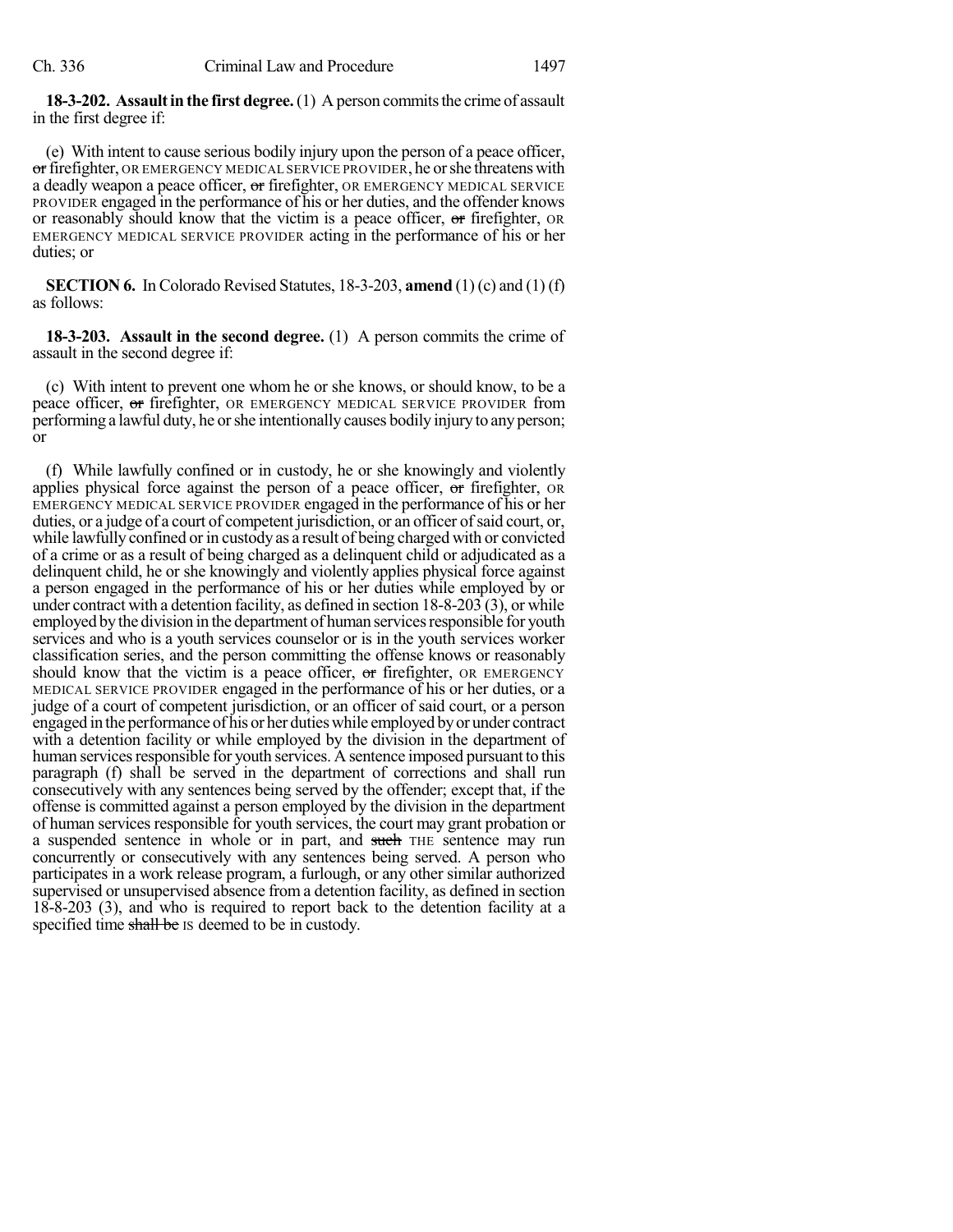**SECTION 7.** In Colorado Revised Statutes, **add** 16-11.3-103.5 as follows:

**16-11.3-103.5. Study of enhanced penalties for offenses against emergency service providers- repeal.**(1) AS SOON AS PRACTICABLE,THE COMMISSION SHALL REVIEW SECTION 18-1.3-401 (1) (b) (IV), C.R.S., AND THE EFFICACY OF IMPLEMENTING ENHANCED SENTENCING FOR FIRST-DEGREE ASSAULT, SECOND-DEGREE ASSAULT,AND FIRST-DEGREE MURDER OFAN EMERGENCY MEDICAL SERVICE PROVIDER, AS DEFINED IN SECTION 25-3.5-103 (8), C.R.S., TO DETERMINE WHETHER:

(a) COLORADO'S SENTENCING LAWS, INCLUDING ARTICLE 1.3 OF TITLE 18,C.R.S., PROVIDE EQUITY AND PARITY OF SENTENCING WITH RESPECT TO ENHANCED SENTENCING BASED ON THE VICTIM'S OCCUPATION; AND

(b) THERE IS EVIDENCE-BASED SUPPORT FOR ENHANCED SENTENCING BASED ON THE VICTIM'S OCCUPATION.

(2) ON OR BEFORE MARCH 1,2015, THE COMMISSION SHALL REPORT ITS FINDINGS AND ANY RECOMMENDATIONS BASED ON ITS FINDINGS TO THE JUDICIARY COMMITTEES IN THE HOUSE OF REPRESENTATIVES AND THE SENATE.

(3) THIS SECTION IS REPEALED, EFFECTIVE JULY 1, 2015.

**SECTION 8.** In Colorado Revised Statutes, 13-21-203, **amend** (6) as follows:

**13-21-203. Limitation on damages.** (6) The provisions of this section shall not apply to a peace officer, as described in section 16-2.5-101, C.R.S., or to any firefighter, as defined in section 18-3-201  $(+)$  (1.5), C.R.S., for claims arising out of injuries sustained from an act or omission of such THE peace officer or firefighter acting in the performance of his or her duties and within the scope of his or her employment.

**SECTION 9.** In Colorado Revised Statutes, 18-1.3-501, **amend** (1.5) (b) as follows:

**18-1.3-501. Misdemeanors classified - drug misdemeanors and drug petty offenses classified - penalties - definitions.** (1.5) (b) As used in this section, "peace officer, emergency medical service provider, emergency medical care provider, or firefighter engaged in the performance of his or her duties" means a peace officer as described in section 16-2.5-101, C.R.S., emergency medical service provider as defined in part 1 of article 3.5 of title 25, C.R.S., emergency medical care provider as defined by section 18-3-204 (4), or a firefighter as defined in section 18-3-201  $(1)$  (1.5), who is engaged or acting in or who is present to engage or act in the performance of a duty, service, or function imposed, authorized, required, or permitted by law to be performed by a peace officer, emergency medical service provider, emergency medical care provider, or firefighter, whether or not the peace officer, emergency medical service provider, emergency medical care provider, or firefighter is within the territorial limits of his or her jurisdiction, if the peace officer, emergency medical service provider, emergency medical care provider, or firefighter is in uniform or the person committing an assault upon or offense against or otherwise acting toward the peace officer, emergency medical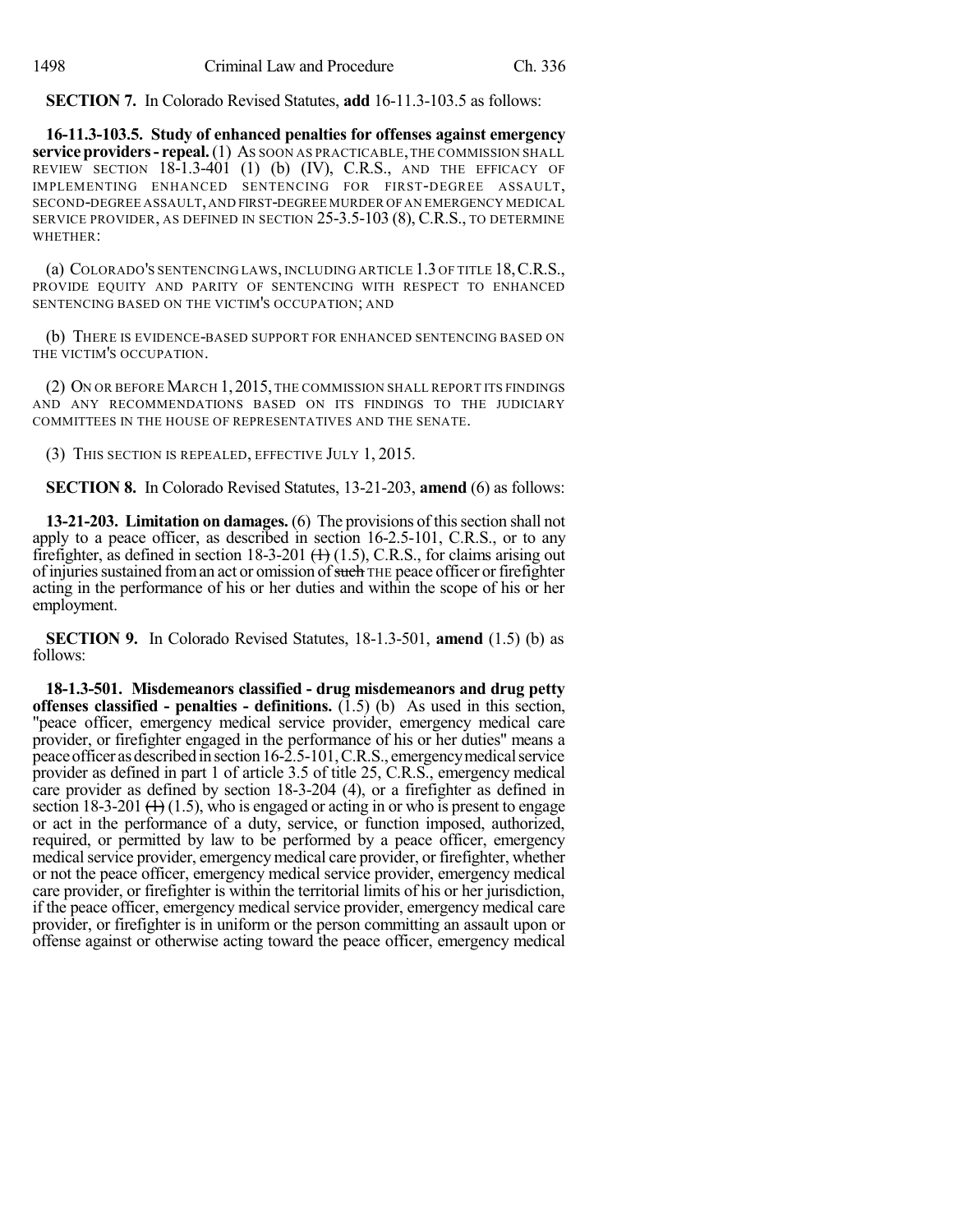service provider, emergency medical care provider, or firefighter knows or reasonably should know that the victim is a peace officer, emergency medical service provider, emergency medical care provider, or firefighter or if the peace officer, emergency medical service provider, emergency medical care provider, or firefighter is intentionally assaulted in retaliation for the performance of his or her official duties.

**SECTION 10.** In Colorado Revised Statutes, 18-6-401, **amend** (9) as follows:

**18-6-401. Child abuse.** (9) If a parent is charged with permitting a child to be unreasonably placed in a situation that poses a threat of injury to the child's life or health, pursuant to paragraph (a) of subsection  $(1)$  of this section, and the child was seventy-two hours old or younger at the time of the alleged offense, it shall be IS an affirmative defense to such THE charge that the parent safely, reasonably, and knowingly handed the child over to a firefighter, as defined in section 18-3-201  $(+)$  $(1.5)$ , or to a hospital staff member who engages in the admission, care, or treatment of patients, when such THE firefighter is at a fire station or such THE hospital staff member is at a hospital.

**SECTION 11.** In Colorado Revised Statutes, 19-3-304, **amend** (2) (v) as follows:

**19-3-304. Persons required to report child abuse or neglect.** (2) Persons required to report such abuse or neglect or circumstances or conditions include any:

(v) Firefighter as defined in section  $18-3-201$  ( $\text{+}$ ) (1.5), C.R.S.;

**SECTION 12.** In Colorado Revised Statutes, 19-3-304.5, **amend** (1) introductory portion as follows:

**19-3-304.5. Emergency possession of certain abandoned children.** (1) If a parent voluntarily delivers a child to a firefighter, as defined in section 18-3-201  $(+)$ (1.5), C.R.S., or a hospital staff member who engages in the admission, care, or treatment of patients, when such THE firefighter is at a fire station or such THE hospital staff member is at a hospital, the firefighter or hospital staff member shall, without a court order, take temporary physical custody of the child if:

**SECTION 13.** In Colorado Revised Statutes, **amend** 30-15-105 as follows:

**30-15-105. Animal control officers - peace officer designation.** Personnel engaged in animal control, however titled or administratively assigned, may issue citations orsummonses and complaints enforcing the county dog controlresolution or any other county resolution concerning the control of pet animals or municipal ordinance without regard to the certification requirements of part 3 of article 31 of title 24, C.R.S. Personnel so engaged shall be included within the definition of "peace officer, or firefighter, OR EMERGENCY MEDICAL SERVICE PROVIDER engaged in the performance of his or her duties" in section 18-3-201 (2), C.R.S. Nothing in this part 1 is intended to vest authority in any person so engaged to enforce any resolution, ordinance, or statute other than the county dog control resolution or any other county resolution concerning the control of pet animals or municipal ordinance.